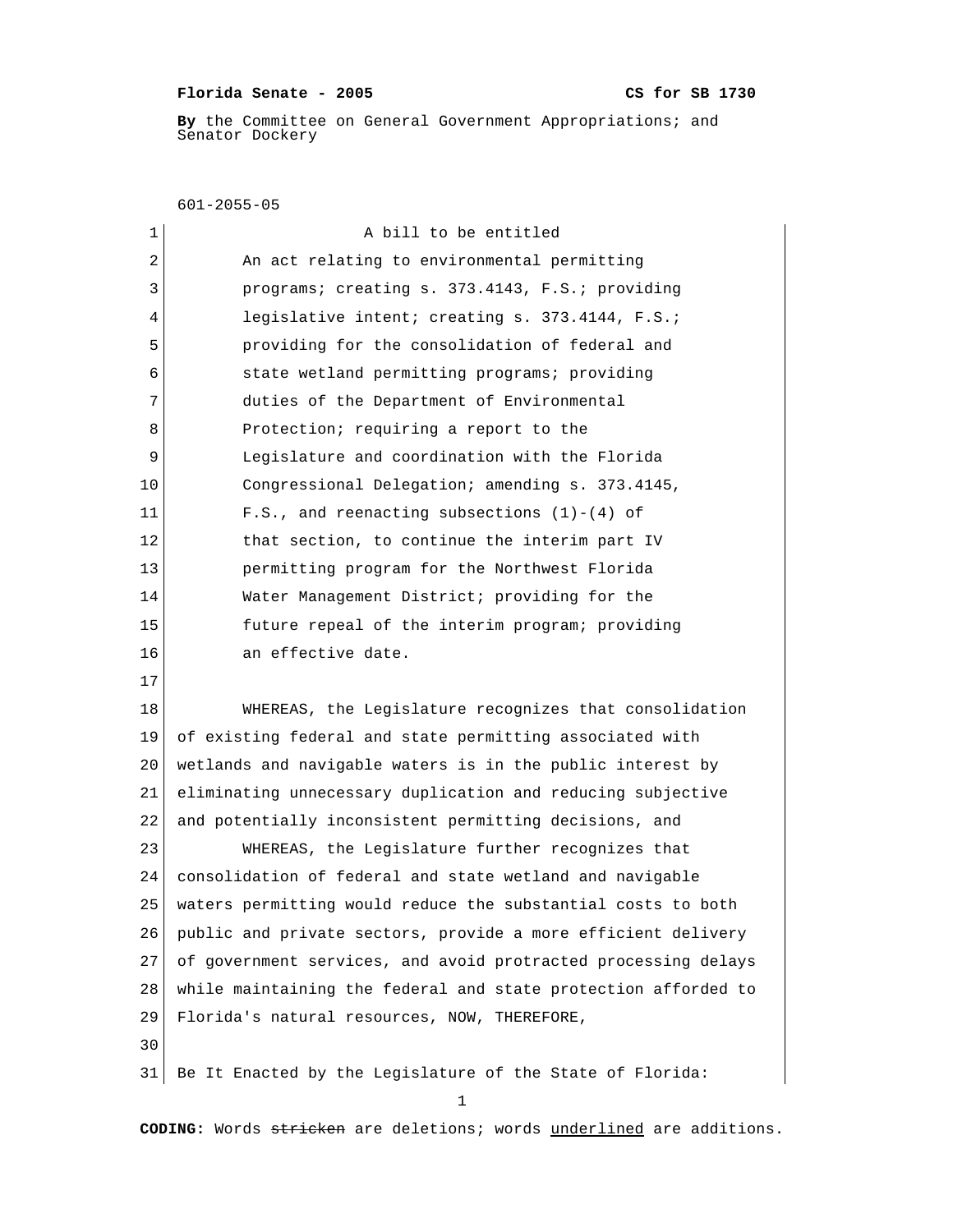1 Section 1. Section 373.4143, Florida Statutes, is 2 created to read: 3 373.4143 Declaration of policy.--It is the policy of 4 the Legislature that the state provide efficient government 5 services by consolidating, to the maximum extent practicable, 6 federal and state permitting associated with wetlands and 7 navigable waters within the state. 8 Section 2. Section 373.4144, Florida Statutes, is 9 created to read: 10 373.4144 Federal environmental permitting.-- 11 (1) The department is directed to develop, on or 12 before October 1, 2005, a mechanism or plan to consolidate, to 13 | the maximum extent practicable, the federal and state wetland 14 permitting programs. It is the intent of the Legislature that 15 all dredge and fill activities impacting 10 acres or less of 16 wetlands or waters, including navigable waters, be processed 17 by the state as part of the environmental resource permitting 18 program implemented by the department and the water management 19 districts. The resulting mechanism or plan shall analyze and 20 propose the development of an expanded state programmatic 21 general permit program in conjunction with the United States 22 Army Corps of Engineers pursuant to s. 404 of the Clean Water 23 Act, Pub. L. No. 92-500, as amended, 33 U.S.C. ss. 1251 et 24 seq., and s. 10 of the Rivers and Harbors Act of 1899. 25 Alternatively, or in combination with an expanded state 26 programmatic general permit, the mechanism or plan may propose 27 the creation of a series of regional general permits issued by 28 the United States Army Corps of Engineers pursuant to the 29 referenced statutes. It is intended that the expansion of the 30 state programmatic general permit program or the creation of a 31 | series of regional general permits provide the exclusive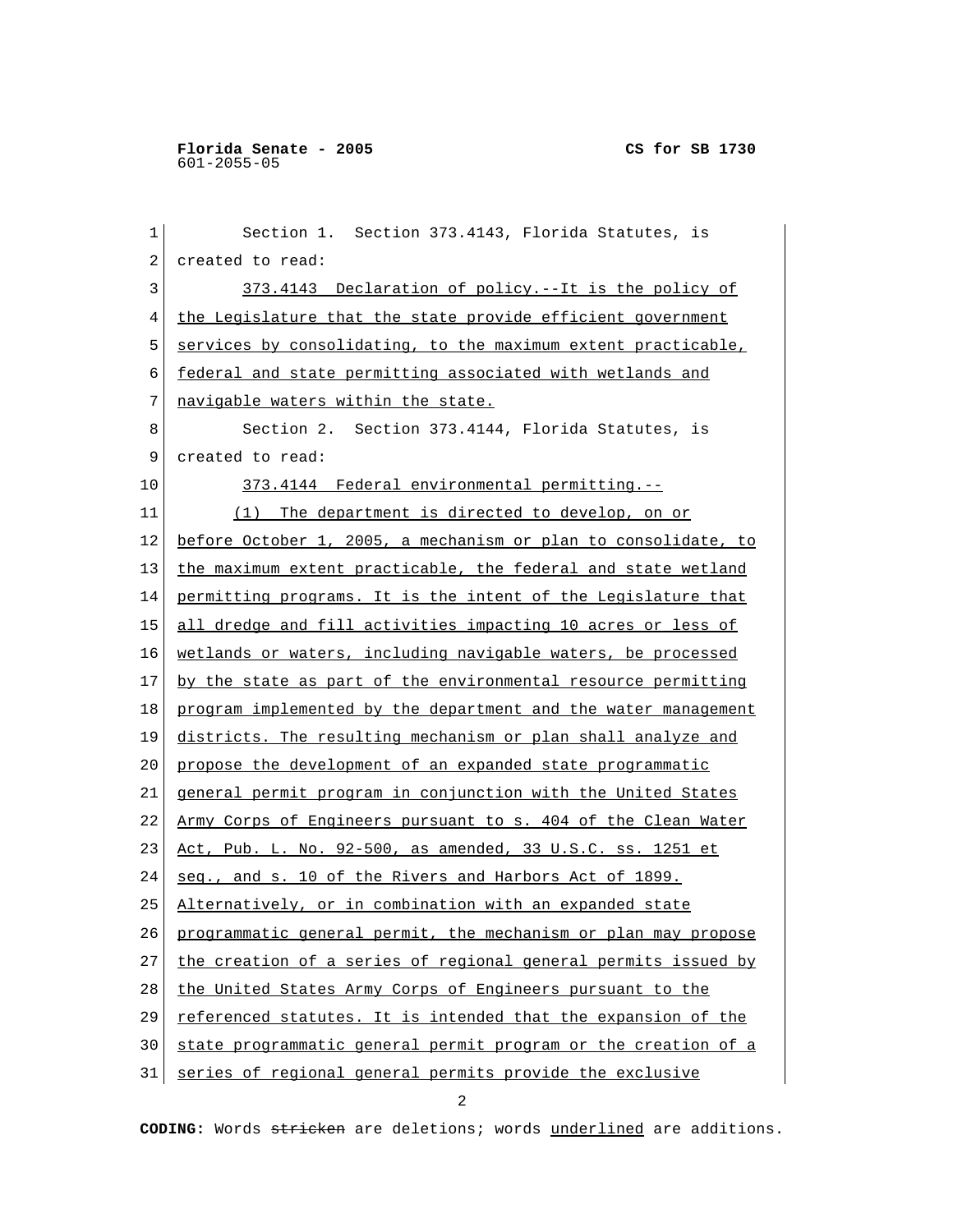1 federal and state regulation of all dredge and fill activities 2 impacting 10 acres or less of wetlands or waters, including 3 navigable waters, within the state. All of the regional 4 general permits must be administered by the department or the 5 water management districts. 6 (2) The department is directed to file with the 7 Speaker of the House of Representatives and the President of 8 the Senate a report proposing any required federal and state 9 statutory changes that would be necessary to accomplish the 10 directives listed in this section and to coordinate with the 11 Florida Congressional Delegation on any necessary changes to 12 federal law to implement the directives. 13 (3) Nothing in this section shall be construed to 14 preclude the department from pursuing complete assumption of 15 federal permitting programs regulating the discharge of 16 dredged or fill material pursuant to s. 404 of the Clean Water 17 Act, Pub. L. No. 92-500, as amended, 33 U.S.C. ss. 1251 et 18 seq., and s. 10 of the Rivers and Harbors Act of 1899, so long 19 as the assumption encompasses all dredge and fill activities 20 in, on, or over jurisdictional wetlands or waters, including 21 navigable waters, within the state. 22 Section 3. Notwithstanding the repeal of subsections 23 (1), (2), (3), and (4) of section 373.4145, Florida Statutes, 24 scheduled for July 1, 2005, those subsections are reenacted, 25 and subsection (6) of that section is amended, to read: 26 373.4145 Interim part IV permitting program for the 27 Northwest Florida Water Management District.-- 28 (1) Within the geographical jurisdiction of the 29 Northwest Florida Water Management District, the permitting 30 authority of the department under this part shall consist 31

3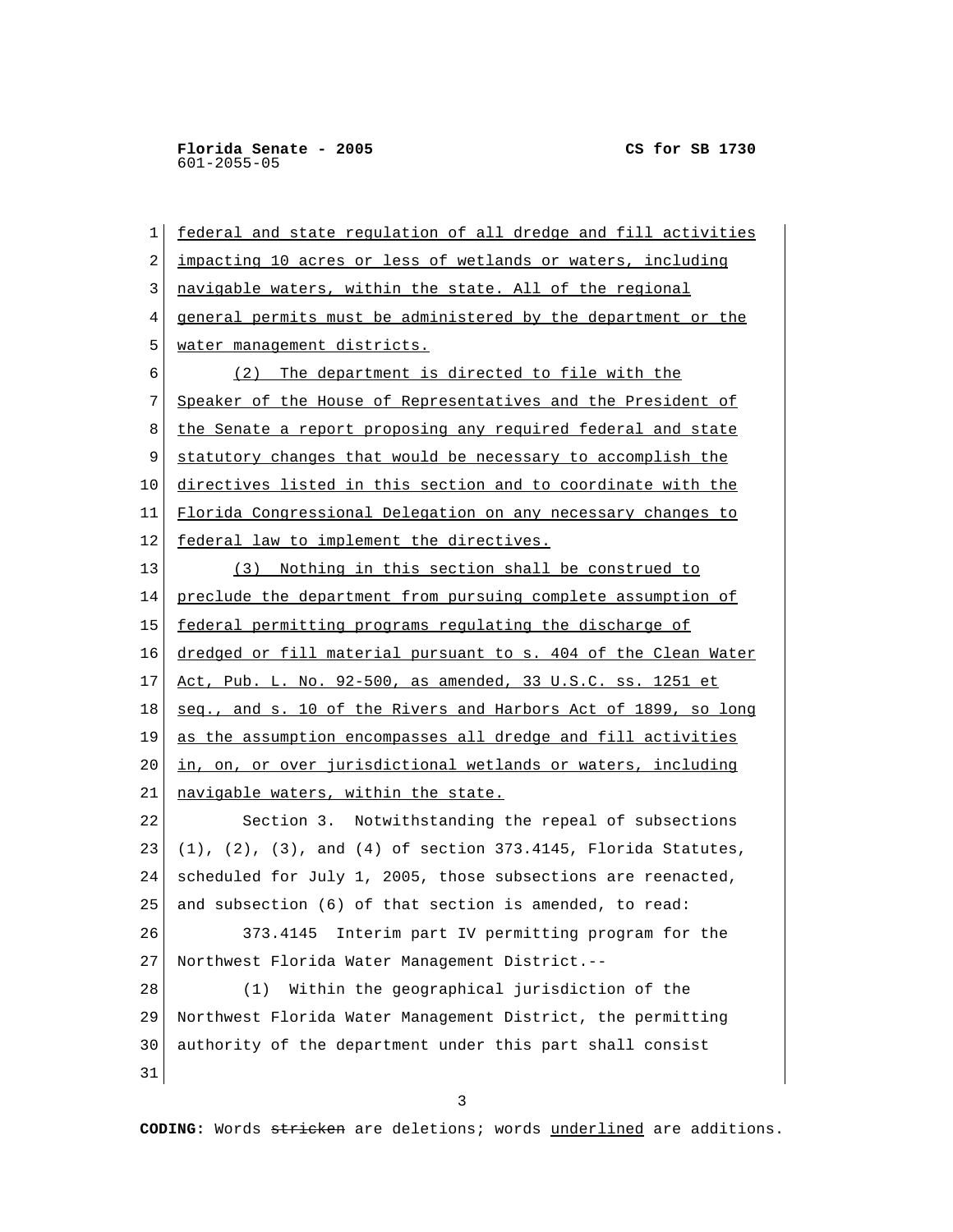1 solely of the following, notwithstanding the rule adoption 2 deadline in s. 373.414(9): 3 (a) Chapter 17-25, Florida Administrative Code, shall 4 remain in full force and effect, and shall be implemented by 5 the department. Notwithstanding the provisions of this 6 section, chapter 17-25, Florida Administrative Code, may be 7 amended by the department as necessary to comply with any 8 requirements of state or federal laws or regulations, or any 9 condition imposed by a federal program, or as a requirement 10 for receipt of federal grant funds. 11 (b) Rules adopted pursuant to the authority of ss. 12 403.91-403.929, 1984 Supplement to the Florida Statutes 1983, 13 as amended, in effect prior to July 1, 1994, shall remain in 14 full force and effect, and shall be implemented by the 15 department. However, the department is authorized to establish 16 additional exemptions and general permits for dredging and 17 filling, if such exemptions or general permits do not allow 18 significant adverse impacts to occur individually or 19 cumulatively. However, for the purpose of chapter 17-312, 20 Florida Administrative Code, the landward extent of surface 21 waters of the state identified in rule 17-312.030(2), Florida 22 Administrative Code, shall be determined in accordance with 23 the methodology in rules  $17-340.100$  through  $17-340.600$ , 24 Florida Administrative Code, as ratified in s. 373.4211, upon 25 the effective date of such ratified methodology. In 26 implementing s. 373.421(2), the department shall determine the 27 extent of those surface waters and wetlands within the 28 regulatory authority of the department as described in this 29 paragraph. At the request of the petitioner, the department 30 shall also determine the extent of surface waters and wetlands 31 which can be delineated by the methodology ratified in s.

4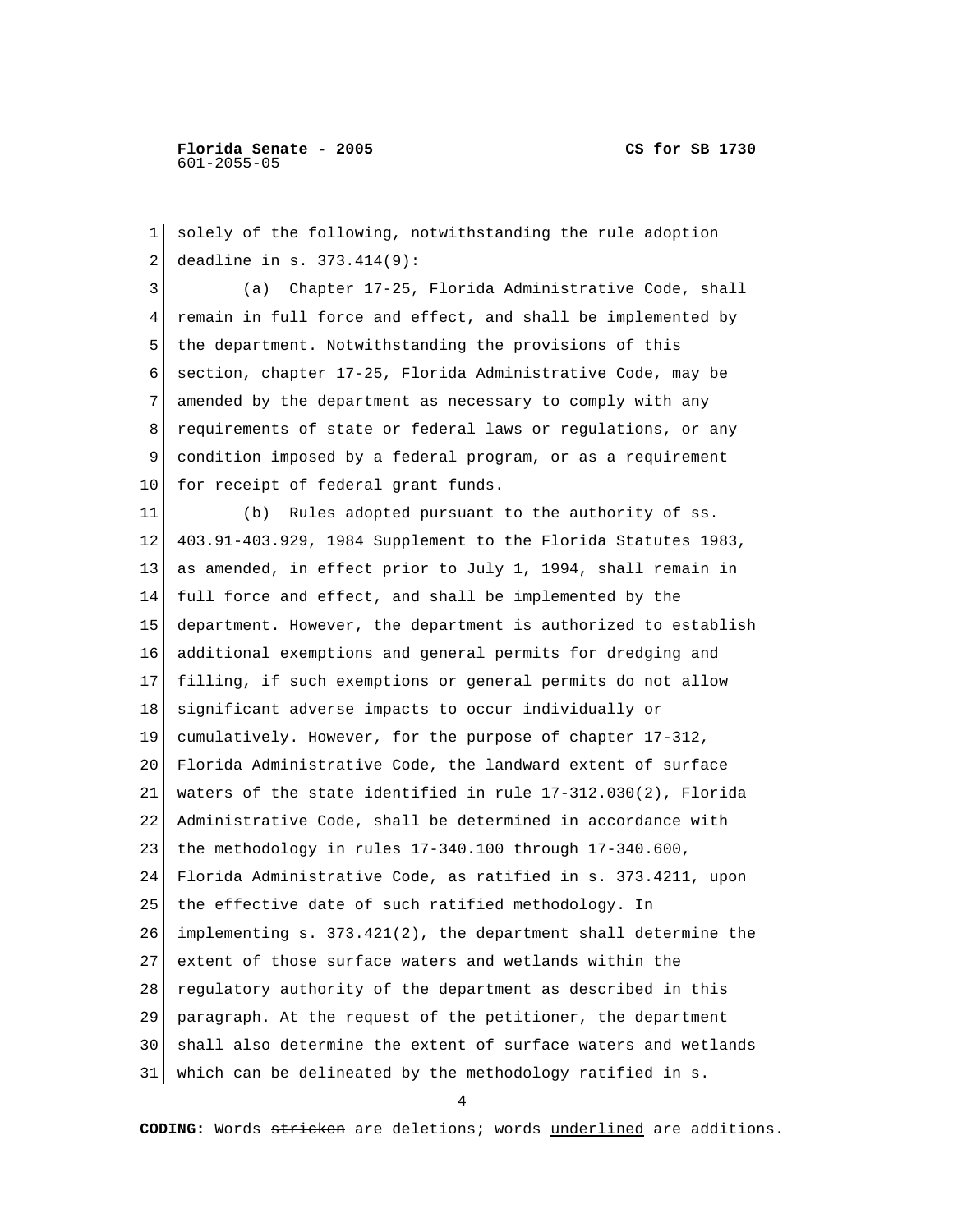1 373.4211, but which are not subject to the regulatory 2 authority of the department as described in this paragraph. 3 (c) The department may implement chapter 40A-4, 4 Florida Administrative Code, in effect prior to July 1, 1994, 5 pursuant to an interagency agreement with the Northwest 6 Florida Water Management District adopted under s. 373.046(4). 7 (2) The authority of the Northwest Florida Water 8 Management District to implement this part or to implement any 9 authority pursuant to delegation by the department shall not 10 be affected by this section. The rule adoption deadline in s. 11 373.414(9) shall not apply to said district. 12 (3) The division of permitting responsibilities in s. 13 373.046(4) shall not apply within the geographical 14 jurisdiction of the Northwest Florida Water Management 15 District. 16 (4) If the United States Environmental Protection 17 Agency approves an assumption of the federal program to 18 regulate the discharge of dredged or fill material by the 19 department or the water management districts, or both, 20 pursuant to s. 404 of the Clean Water Act, Pub. L. No. 92-500, 21 as amended, 33 U.S.C. ss. 1251 et seq.; the United States Army 22 Corps of Engineers issues one or more state programmatic 23 general permits under the referenced statutes; or the United 24 States Environmental Protection Agency or the United States 25 Corps of Engineers approves any other delegation of regulatory 26 authority under the referenced statutes, then the department 27 may implement any permitting authority granted in this part 28 within the Northwest Florida Water Management District which 29 is prescribed as a condition of granting such assumption, 30 general permit, or delegation. 31

 $\sim$  5  $\sim$  5  $\sim$  5  $\sim$  5  $\sim$  5  $\sim$  5  $\sim$  5  $\sim$  5  $\sim$  5  $\sim$  5  $\sim$  5  $\sim$  5  $\sim$  5  $\sim$  5  $\sim$  5  $\sim$  5  $\sim$  5  $\sim$  5  $\sim$  5  $\sim$  5  $\sim$  5  $\sim$  5  $\sim$  5  $\sim$  5  $\sim$  5  $\sim$  5  $\sim$  5  $\sim$  5  $\sim$  5  $\sim$  5  $\sim$  5  $\sim$